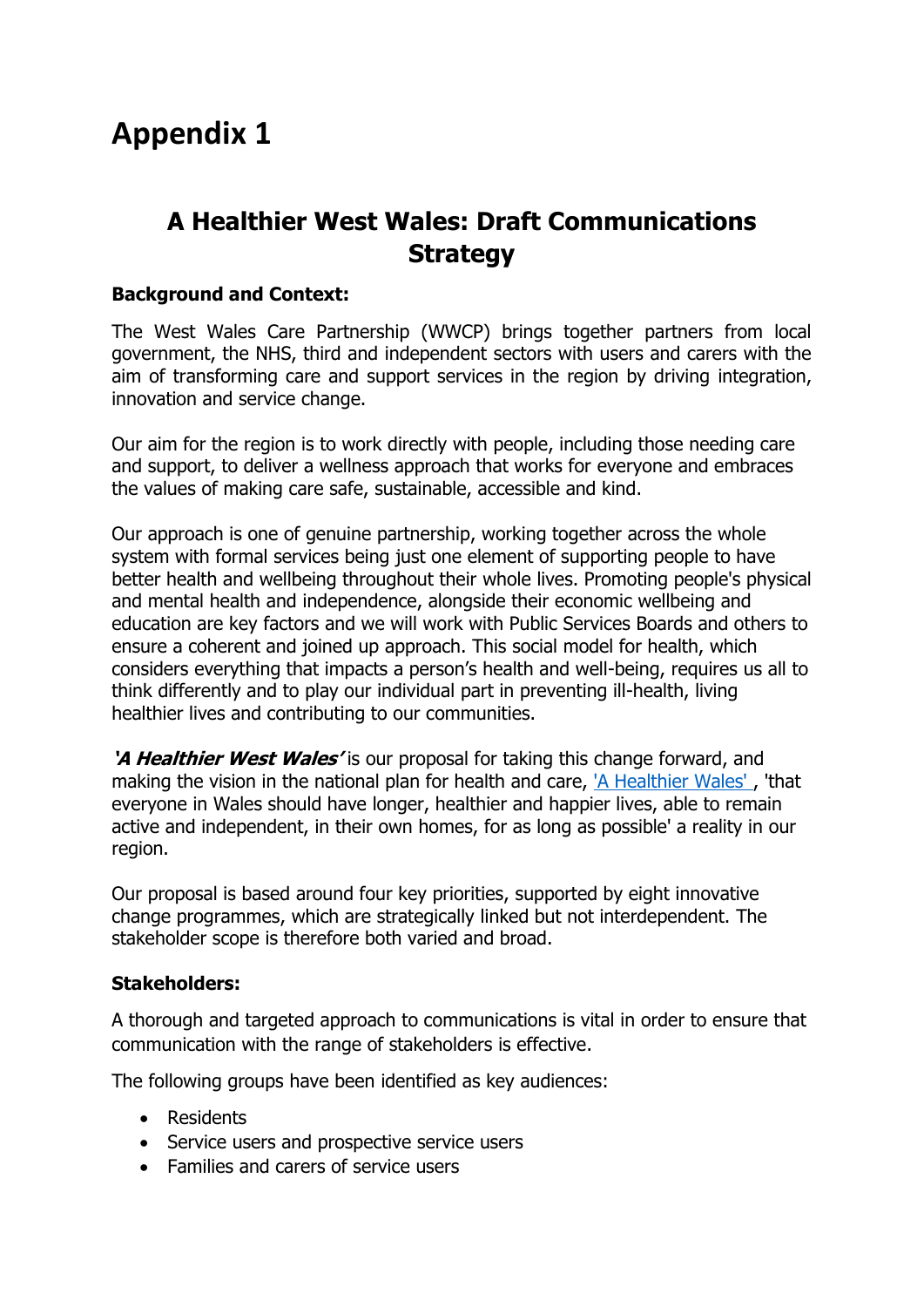- Service providers social services staff, health board staff, public health staff, GP's and primary care teams, Welsh Ambulance Services Trust (WAST) staff
- Third sector organisations
- Community groups and organisations
- Transport providers
- Academic partners universities
- Health Education Improvement Wales (HEIW) and Social Care Wales
- Housing organisations and landlords
- Schools, colleges and youth groups
- Other public-facing organisations (e.g. Mid and West Wales Fire and Rescue Service, Dyfed Powys Police)
- Those involved in the governance of the initiative (Regional Partnership Board, Public Service Board)
- Welsh Government
- Councillors and Assembly Members
- Local interest groups
- Private sector
- $\bullet$  Local businesses
- Media organisations

This list is not exhaustive and will grow and evolve as the project progresses. In order to ensure that the stakeholder reach is as wide and inclusive as possible we will develop and revise the list over time.

## **Communications Objectives:**

Communications objectives for the proposal include to:

- Communicate to the range of stakeholders, using accessible methods, the scope of the proposal and the detail around the programmes
- Develop a shared understanding of the case for change and the opportunities that transformation can bring for all partners
- Ensure messages relating to funding are communicated in an open, transparent and collaborative way and reach all relevant stakeholders
- Share messages on an ongoing basis of the region's commitment to our partnership approach to developing integrated and seamless health and social care
- Ensure that local people and communities are made aware of the opportunity to co-design local approaches as part of our commitment to continuous engagement
- Ensure those responsible for delivering services are aware of and committed to the proposed new ways of working and are supported to embed them in their working practices

## **Key Messages:**

Key messages will include: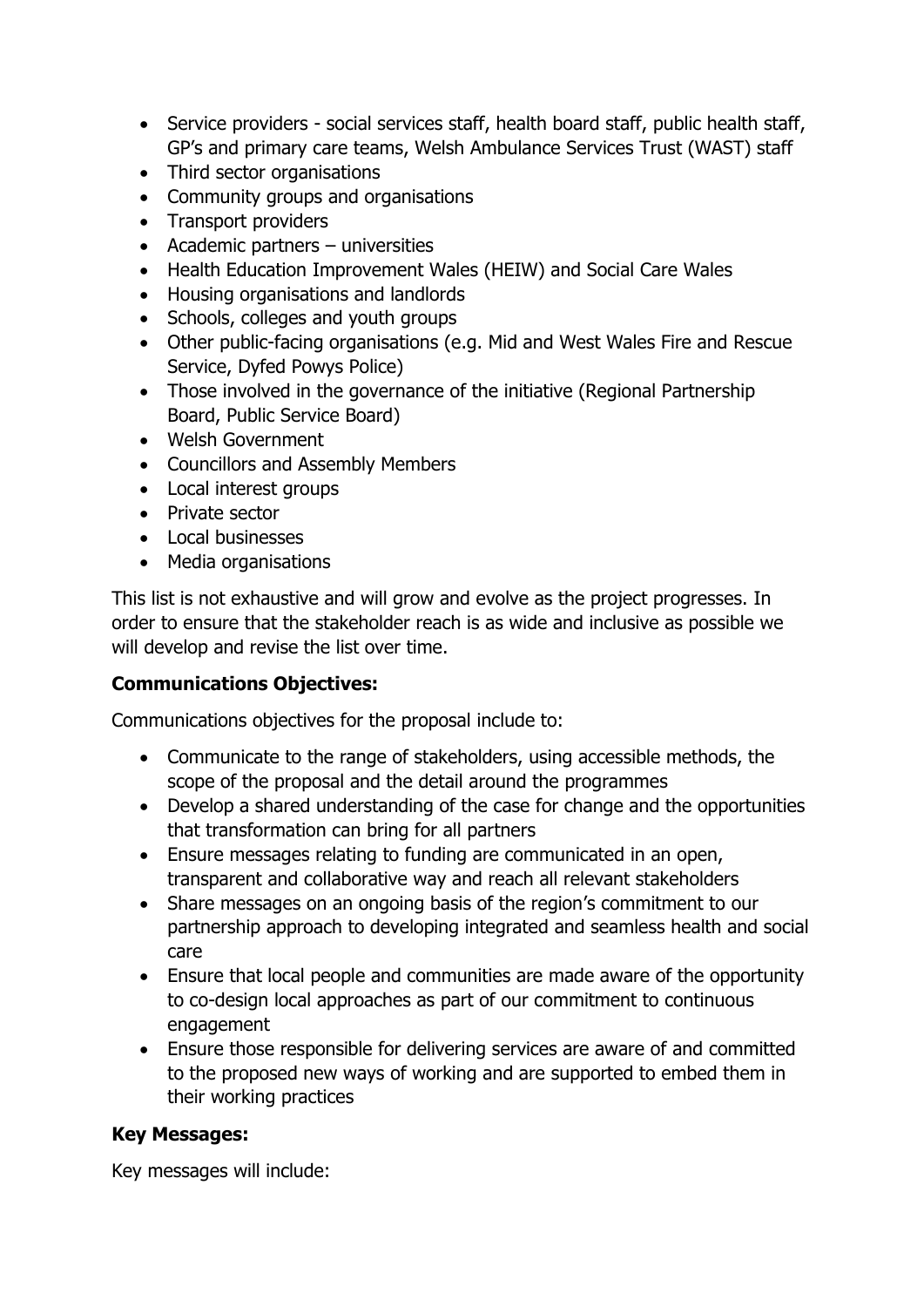- We are working together through our commitment to the integration of health and social care in west Wales to provide seamless services, based on a social model of health and well-being, which are better for people using services, their carers, their families and their communities
- How a social model of health and well-being, which works across the whole system, benefits people and communities, by putting self-management, prevention and well-being at the centre
- How people and communities can influence and co-design the health and care, and other services, they receive in their local area
- We are trying different approaches in different areas and where things work we will look to introduce them across the region
- Our proposal focuses on empowering people to take responsibility for their own health and care, to keep them closer to home and in their local communities wherever possible. More care and support services will be delivered outside of a traditional hospital setting which will help reduce the pressure on services
- Forward-thinking digital solutions will empower people to both improve personal outcomes and eliminate unnecessary demand
- By developing a shared approach to behaviour change with communities and staff we will change the culture in west Wales so that people make healthy lifestyle choices and see improved outcomes
- We will embed integrated locality working across our seven localities, based on a social mode for health and well-being. This will focus on prevention, early intervention and building individual and community resilience by using the strengths and assets of an area.
- Self-management and alternatives to prescription will improve outcomes for people with long-term conditions by supporting a shift away from reactive, disease-focused model of care towards one that is more proactive, holistic and preventative
- Encouraging people to become active within their communities bring significant benefits in terms of their well-being, the resilience of their communities and ultimately by reducing or delaying the need for people to receive formal care
- Our system-wide and assets-based approach to health and well-being will have social connectedness and social value principles at its heart
- We will promote active citizenship in order to create connections and tackle lonliness and social isolation. Intergenerational approaches will be a key aspect of this work

A more detailed timetable will be devised to ensure communications activities are as relevant and timely as possible.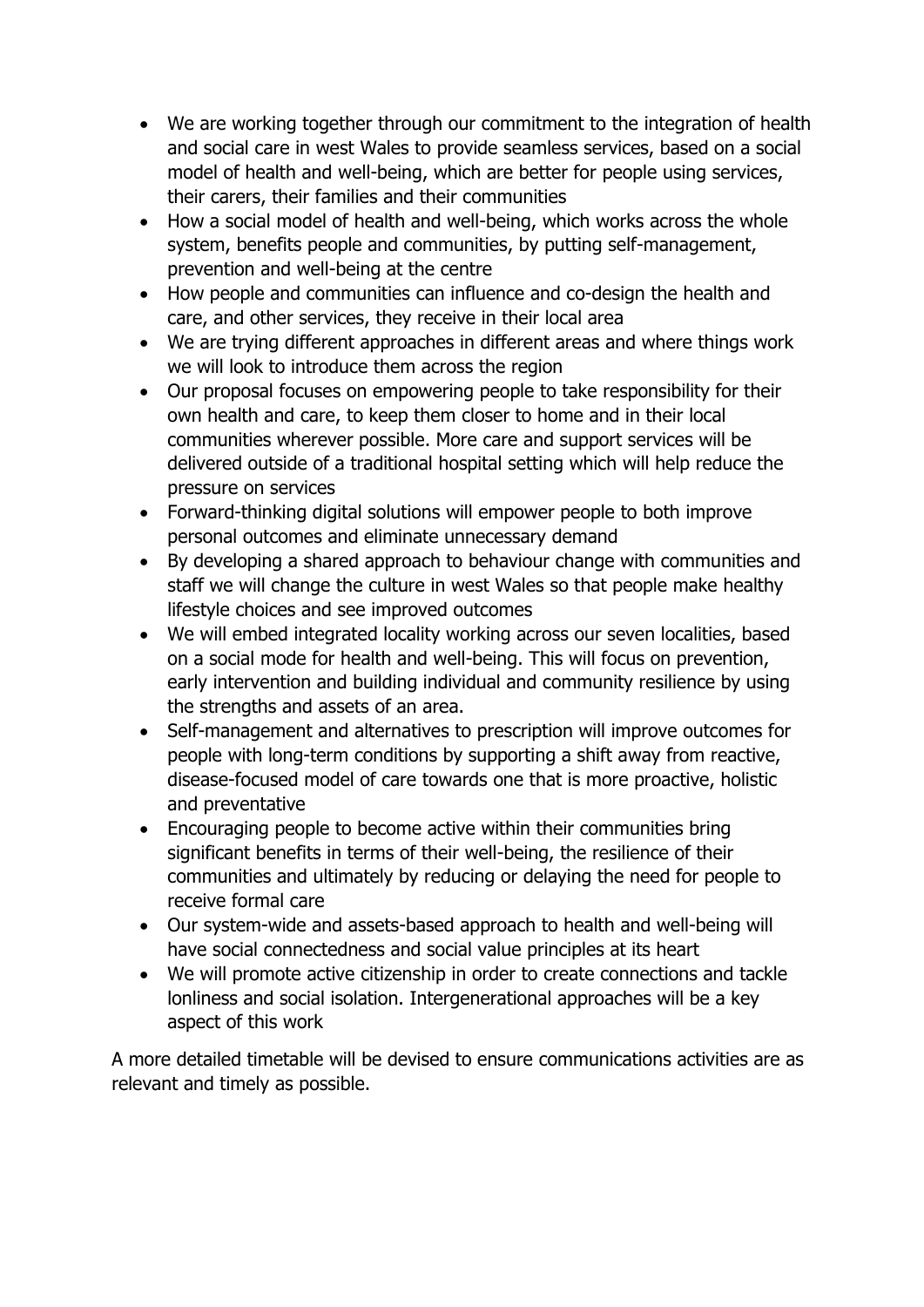## **Methods of Communication**:

In order to ensure that we talk with a wide range of stakeholders, a suite of communications channels will be used, delivered through enhanced engagement mechanisms that form part of our proposal. They will include includes:

Face-to-face communication and events

- Regional Partnership Board
- Formal updates to partner agencies
- HddUHB Stakeholder Reference Group
- Continuous engagement at locality level
- Citizen's Panel
- Face to face presentations
- Public meetings
- Drop in meetings
- Wellbeing/Wellness Survey
- Roadshows

#### Electronic communication

- West Wales Care Partnership newsletter circulated on a quarterly basis
- West Wales Care Partnership website <http://www.wwcp.org.uk/>
- Constituent partner organisations' websites (internal and external pages)
- West Wales Care Partnership social media account and accounts of constituent partner organisations
- Newsletters and bulletins compiled and published by constituent partner organisations (aimed at internal and external audiences)
- Online engagement tool targeted at locality level
- Briefings and updates
- Animations using Teulu Jones

### Paper-based communication

- Briefings and updates
- Local media outlets

We will be using our West Wales family, Teulu Jones, in our communications to demonstrate what difference the changes to our health and care system could make for families living in our area. Teulu Jones have been used throughout the Health Board's 'Transforming Clinical Services' programme including public consultation, and within the health and care strategy 'A Healthier Mid and West Wales: Our future generations living well'. The family have also been used in this transformation proposal. This helps to develop a shared identity across the region, focusing through the lens of the real people that live in our communities and use our services, across all ages.